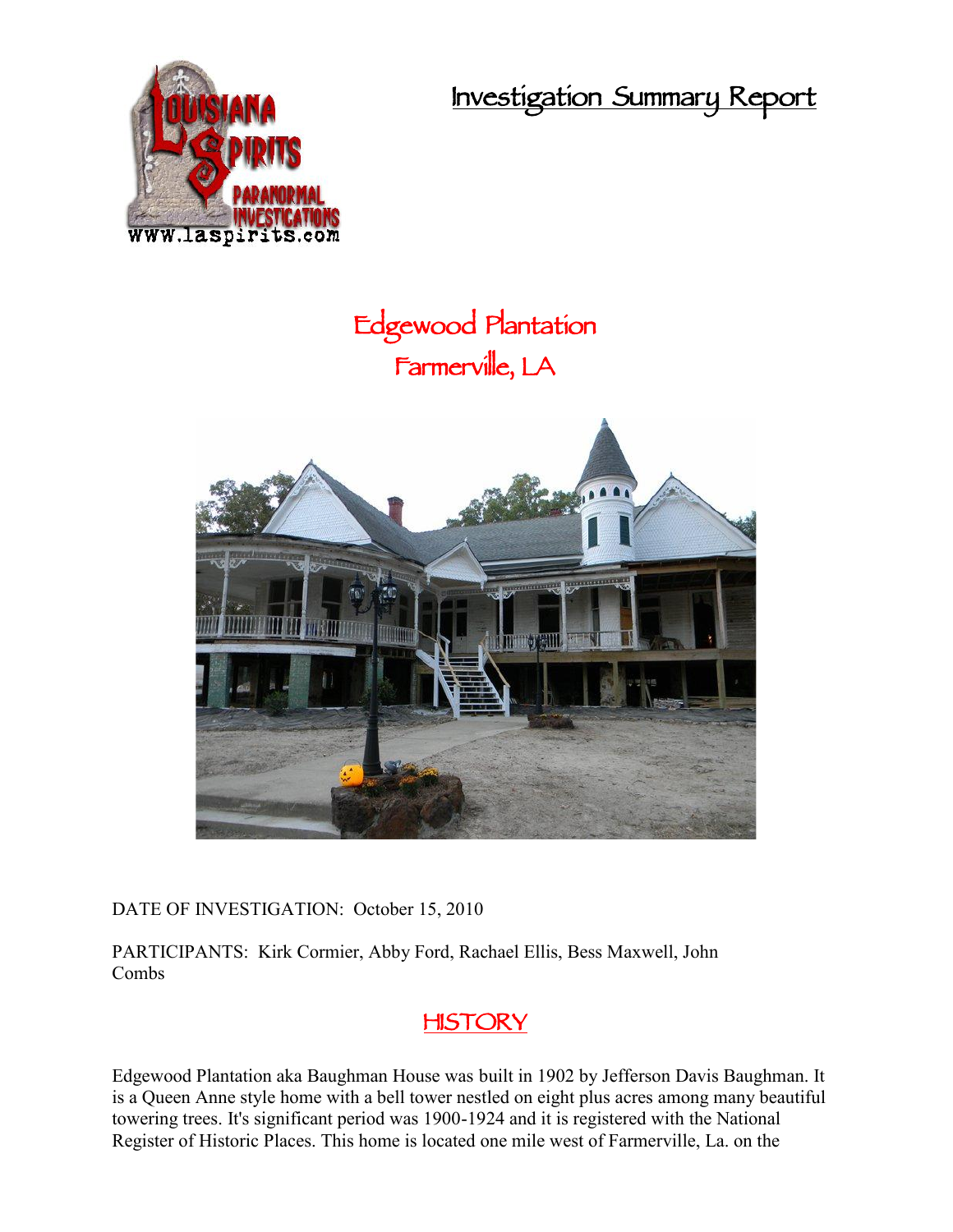Bernice Highway. This home has recently been purchased and is being restored to serve guests as a bed and breakfast inn.

As the current owner of Edgewood Plantation has only owned the property for a brief period of time compared to its 108 years of history, a background of any unusual or possible paranormal activity is generally unknown. We have one report of visitors on the front porch, after the home was abandoned and in a state of neglect, of an old radio, possibly in one of the bedrooms, suddenly coming on at a loud volume, when it was known that there was no electricity to the home at the time.

# **EQUIPMENT**

Infrared digital video system and cameras / Digital still cameras / Various EMF meters including Tri-Fields / Various digital audio recorders / Ion counters / Motion detectors / Digital thermometers / Infra-sound detection equipment / PEAR REG-1 units with software on Hewlett- Packard computers / Contact audio microphones /

### **INVESTIGATION**

At the time of testing, and in the places tested, no evidence was gathered on digital video, still photography, anomalous motion, hot or cold spots, nor anomalous EMF fields. It is noted that the residence is under remodeling conditions, with some doors and windows not replaced. Therefore, with air intrusion into many locations, hot spots, cold spots, or, some anomalous motion, would have been difficult to pin point an exact source. It is also noted, that at the time of investigation, all power to the residence had been cut off, except for one power cord set up in the rear of the residence to provide AC power for the digital DVR system. No anomalous infrasound was noted, nor high negative ion counts, which would also have been hard to substantiate with air intrusion from the outside.

Near the end of the investigation, Lead Investigator Bess Maxwell was attempting to see if we could get a flashlight anomalously turned on, and gathering EVP at the same time. John Combs was assisting and observing as factual witness. Photo- Journalist Justin Fletcher, of KTVE/KARD TV 10 in West Monroe, was videoing the attempt at the time. It is noted that later, it was found hat the front bezel of the flashlight had been over-tightened, off, and would have been difficult to turn on. Bess had placed the flashlight on a fireplace mantel, to make the attempt to get it turned on, and made a request to turn it on. As she asked, an EVP, female voice, not otherwise audible, but recorded, indicated "Locked". John Combs followed up with encouragement to try to turn the light on, and again, an EVP, not otherwise heard, but recorded, saying "I was". This voice was female and consistent with the voice and "Locked". One more phrase was recorded from the voice a few seconds later, not audible, but recorded. These words are not intelligible, but the tenor of the voice is the same as of the first two EVP's.

# **PEAR ANALYSIS**

This type of analysis is passive in nature, and designed to statistically detect by probability the presence of a human consciousness interacting with random distributions in a REG unit, by the quantum tunneling method, when all incarnate human consciousness has been removed from the areas of testing. The minimum reporting standard is  $p \le 0.05$ , with the 0.05 being the probability that the recorded event could be due to chance alone, in the random number distribution of the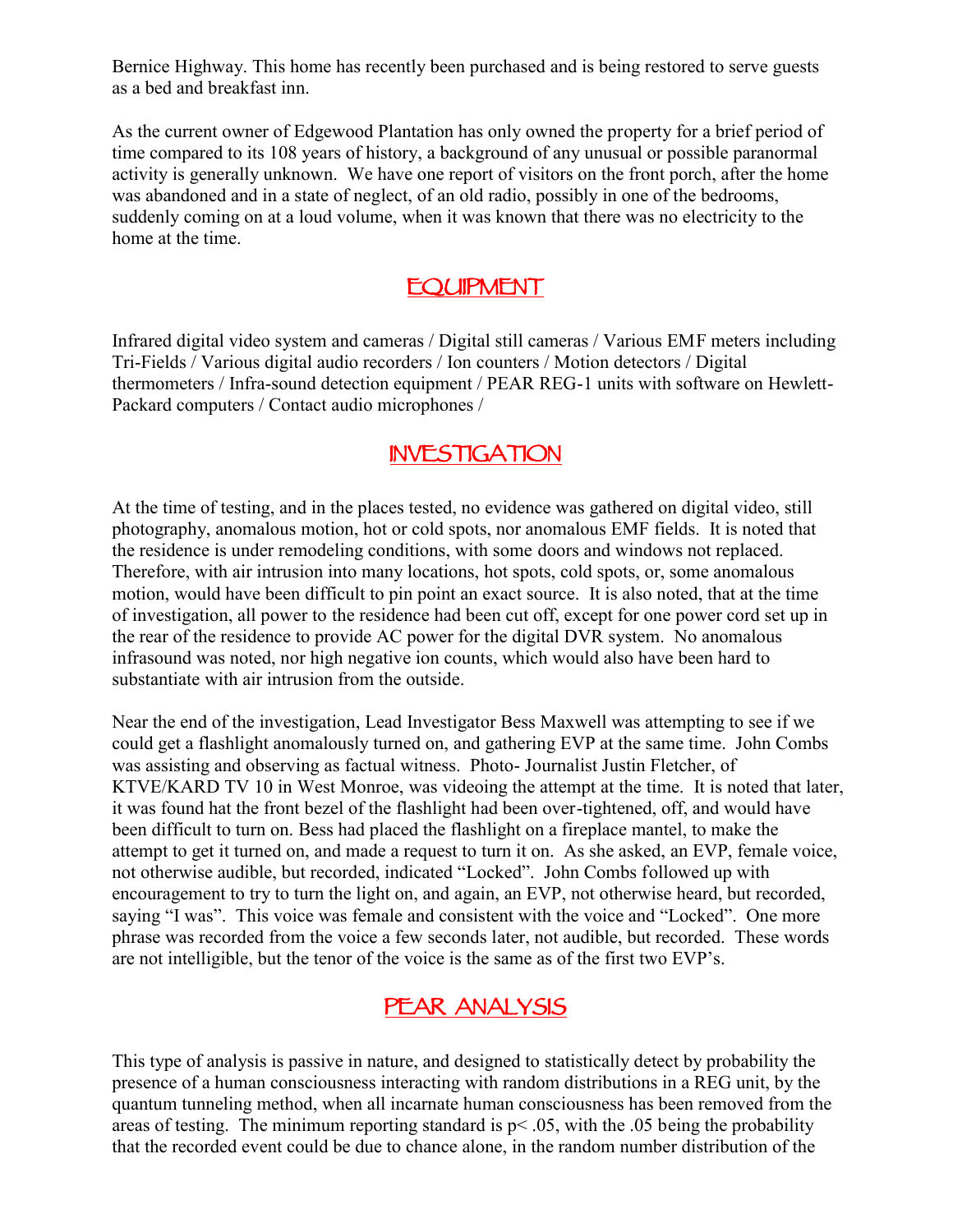tests. A total of 59 tests were run. At the MINIMUMreporting standard of .05, we could expect to get 2.95 tests as false positives. (59 x  $.05 = 2.95$ ) Our actual average score of the positive tests obtained was p< .022237. Therefore, we could expect a corrected false positive count of 1.31.  $(59 \times .022237 = 1.31)$  A total of 15 out of 59 tests were positive. Seven of these 15 tests came from the room in the front, left, as facing this home, that we refereed to as the "library", as it had two built-in book cases. Two more tests came from the parlor, directly behind the library, sharing a common wall. These two tests from the parlor were obtained from the area immediately adjacent to this common wall with the library. These positive tests are probability scores are as follows:

| Washroom Test 2         | p<.047164   |
|-------------------------|-------------|
| Front Right Room Test 2 | p<.018354   |
| Front Right Room test 6 | p<.038032   |
| Master BR Test 1        | p <. 020329 |
| <b>Basement Test 3</b>  | p<.020036   |
| Den Test 2              | p<.014298   |
| Library Test 1          | p<.018626   |
| Library Test 3          | p<.04137    |
| Parlor Test 1           | p<.004422   |
| Parlor Test 2           | p <.027556  |
| Library Test 7          | p <. 048661 |
| Library Test 8          | p<.009015   |
| Library Test 9          | p<.018219   |
| Library Test 11         | p<.015117   |
| Library Test 12         | p<.045418   |

The probability that of these 15 tests, all 15 are false positives, due to chance, as opposed to interaction of the testing system with an anomalous consciousness operating through quantum tunneling is as follows:

#### .000 000 000 000 000 000 000 000 099 882

I have taken the liberty of sorting this number into groups of three numbers to make it more comprehensible. There are 25 zeros to the right of the decimal point before one encounters a significant digit.

#### **CONCLUSION**

No data was gathered on still or video, with the exception of Justin Fletcher recording the gathering of the EVP. It is also noted, at this time, no other individuals were present in the home other than the three involved in the research and recording of these two EVP's, plus the one EVP that is not usable. The consciousness testing was very strong, and bolstered by the fact that most of it was concentrated in one general area. The final conclusion of this testing is that, at the time of testing, in the areas tested, that the probability of there NOT being an anomalous consciousness present was statistically as above.

We at Louisiana Spirits would like the thank the Carroll family for allowing us to perform research at Edgewood Plantation. It is a beautiful home, even in the restoration stages, and we have seen the plans for the future. The current plan is to have the Bed & Breakfast open about